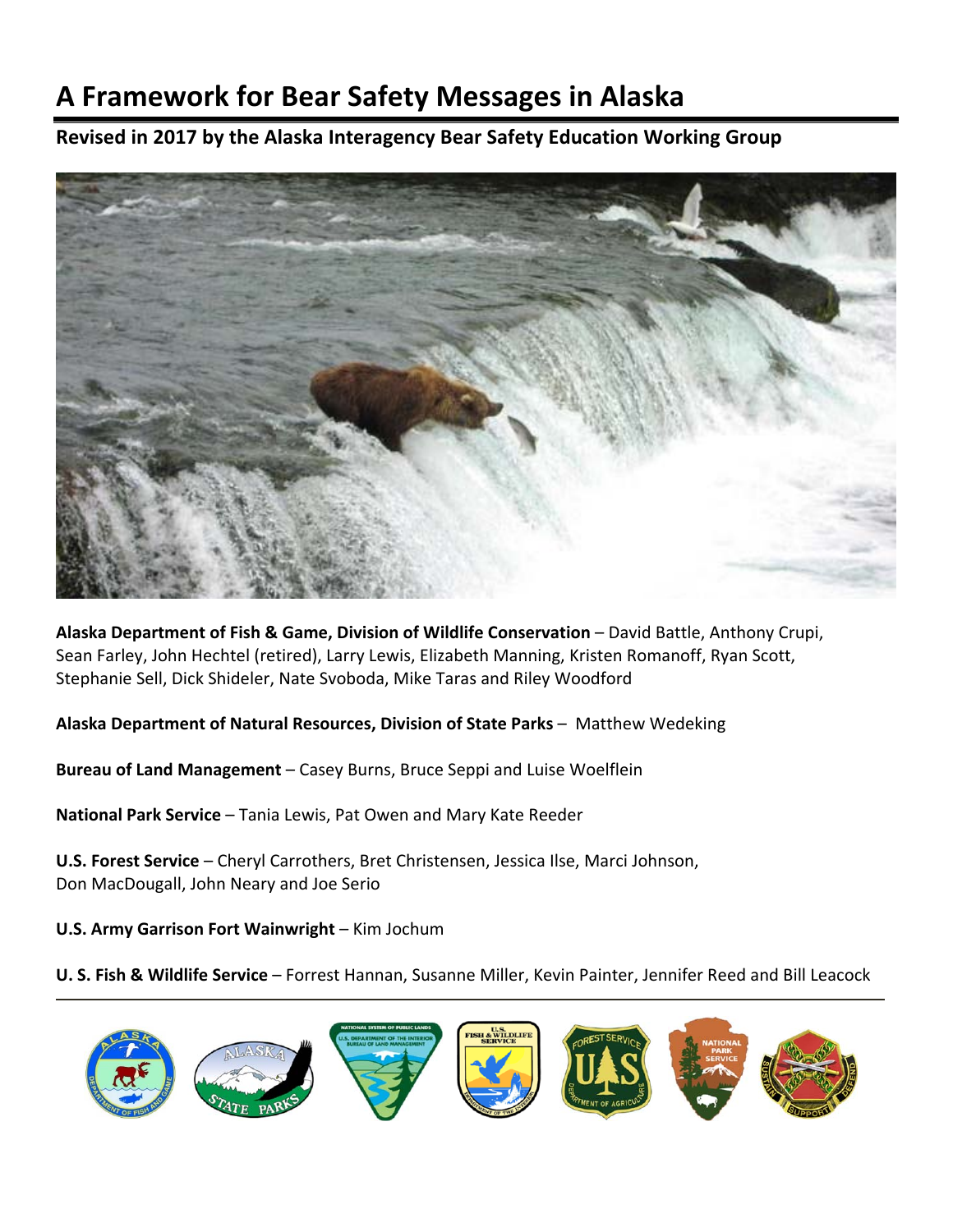# **Alaska Interagency Bear Safety Education Working Group A Framework for Bear Safety Messages‐ Revised 2017**

This document is intended for agency professionals to reference when developing bear safety publications and presentations for the public and staff. This document is not intended to be used in its entirety or verbatim for the public, but is instead meant to be a framework for consistent messaging.

# **I. Prepare for possible bear encounters.**

It is important to learn how to conduct yourself in bear country since you are responsible for your own safety. Your behavior influences the outcome of bear encounters.

**Understanding bear behavior and communication** can help you react better if you encounter a bear. Many generalizations can be made about bear behavior and while bears are individuals that don't always act the same way under the same circumstance, bear behavior is more predictable than unpredictable.

- **Contact local land managers** (e.g., Alaska Department of Fish and Game, Alaska State Parks, National Park Service, Bureau of Land Management, U.S. Forest Service, U.S. Fish and Wildlife Service) regarding rules and information specific to the area you are visiting.
- **Check information boards** at trailheads and other locations for information about recent bear activity and follow the advice or direction on posted notices.
- **Learn about the habitats that bears use**, what foods bears eat and when that food is available. This will help you understand where bears might be and why, but know that bears may show up when and where you least expect them.
- **Develop a safety mindset and a response strategy** BEFORE you have an encounter. Rehearse and discuss what you would do in a bear encounter. This can help you stay calm and overcome the tendency to panic or overreact, either of which can put you in danger. Remember, your response influences the outcome of a bear encounter.
- **Carrying a deterrent is a critical means of defense in bear country.** Practice using it before entering bear country and carry it where it can be deployed within seconds. If carrying bear spray, make sure it is one registered by the EPA for defense against bears and is not expired.

# **II. Avoid bears while traveling in bear country.**

By taking a few simple precautions, you can greatly reduce your chances of encountering a bear.

- **Make noise** by talking, singing or clapping. This may not be necessary continuously, but is critical when visibility and hearing are limited. Do not scream or shriek, as this may startle or confuse a bear.
- **Travel in a group.** Groups of people are usually noisier and less likely to surprise bears. Don't let your group get spread out. Stay in close proximity of each other so everyone is visible and can gather even closer together if a bear is encountered.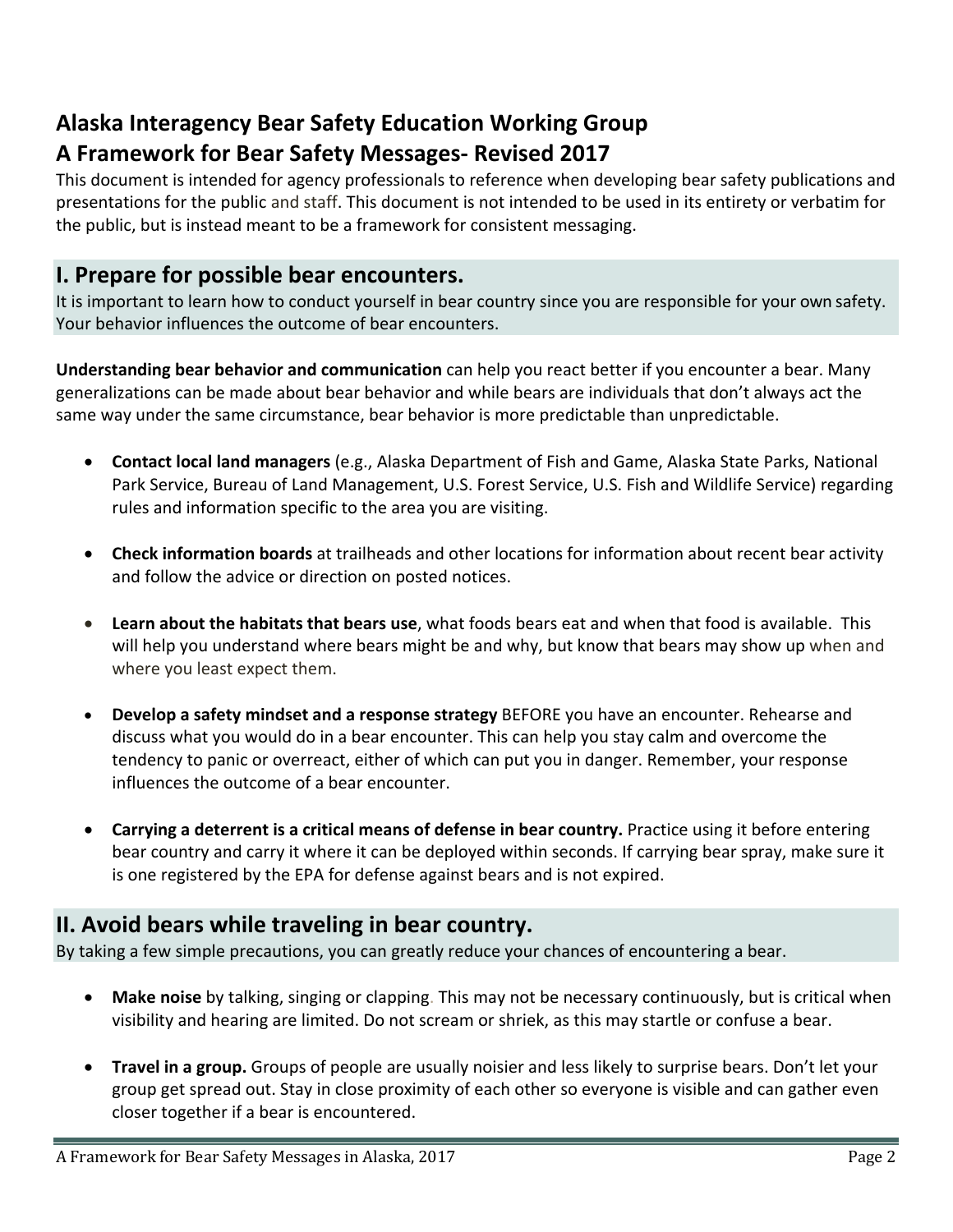- **Use all of your senses** to stay aware of your surroundings. Do not wear headphones or earbuds.
- **Be aware of wind** direction. If the wind is at your back, it will be easier for a bear to catch your scent and avoid you.
- **Slow down and be aler**t. This is especially important along streams and rivers (where the noise of rushing water may mask the sounds of your approach) and on blind corners and in thick brush where you cannot see what's ahead.
- **Never approach a bear.** All bears may defend their personal space, food (especially carcasses or fish) and/or offspring. Brown (grizzly) bears can be especially dangerous if they are surprised, or if they are defending a carcass or cubs. Be especially cautious in areas, such as along salmon streams, where a bear could be feeding on fish or defending a fishing spot.
- **Avoid carcasses**. Although a bear may not be at the carcass, it may be lingering nearby. Use all your senses to detect a carcass: if you smell something out of the ordinary, see or hear a congregation of scavenging birds (e.g., ravens, jays, eagles), or see a large, fresh pile of dirt and other debris, you are potentially in danger and should leave the area immediately.
- **Bears use trails and roads**. Set up camp in open areas away from trails, streams and other corridors where bears might travel, or where you see tracks or other sign of bears.
- **Running, biking or other high speed sports in bear country increase risk**. Slow down when you approach blind curves. Avoid areas commonly traveled by bears or where visibility is limited. Recognize your risk of encountering a bear is higher at night or dawn/dusk. When biking in bear country, carry bear spray attached to you, not to your bike or inside your pack. If you are separated from your bike, you'll still have your spray.

# **III. Avoid attracting and food‐conditioning bears.**

A food‐conditioned bear has learned to associate humans with food (due to having eaten garbage or other human‐sources of food). Do not let bears associate you, your camp or your home with food, fish, garbage or other "rewards." If a bear is able to get food from a human, it will likely repeat the behavior, may become dangerous to humans and may need to be killed.

Food‐conditioning should not be confused with habituation to humans, which is when bears have become so comfortable around people they have learned to ignore them.

# **For Camp Settings**

• Secure all food, garbage, pet food, bait, fishy clothes, line, tackle and scented items like sunscreen and toothpaste in bear‐resistant containers. Most coolers are not designed to be bear‐resistant. Another option is to hang items where bears can't reach them. Do not store anything smelly or edible in your tent or in a soft‐sided recreational vehicle or trailer.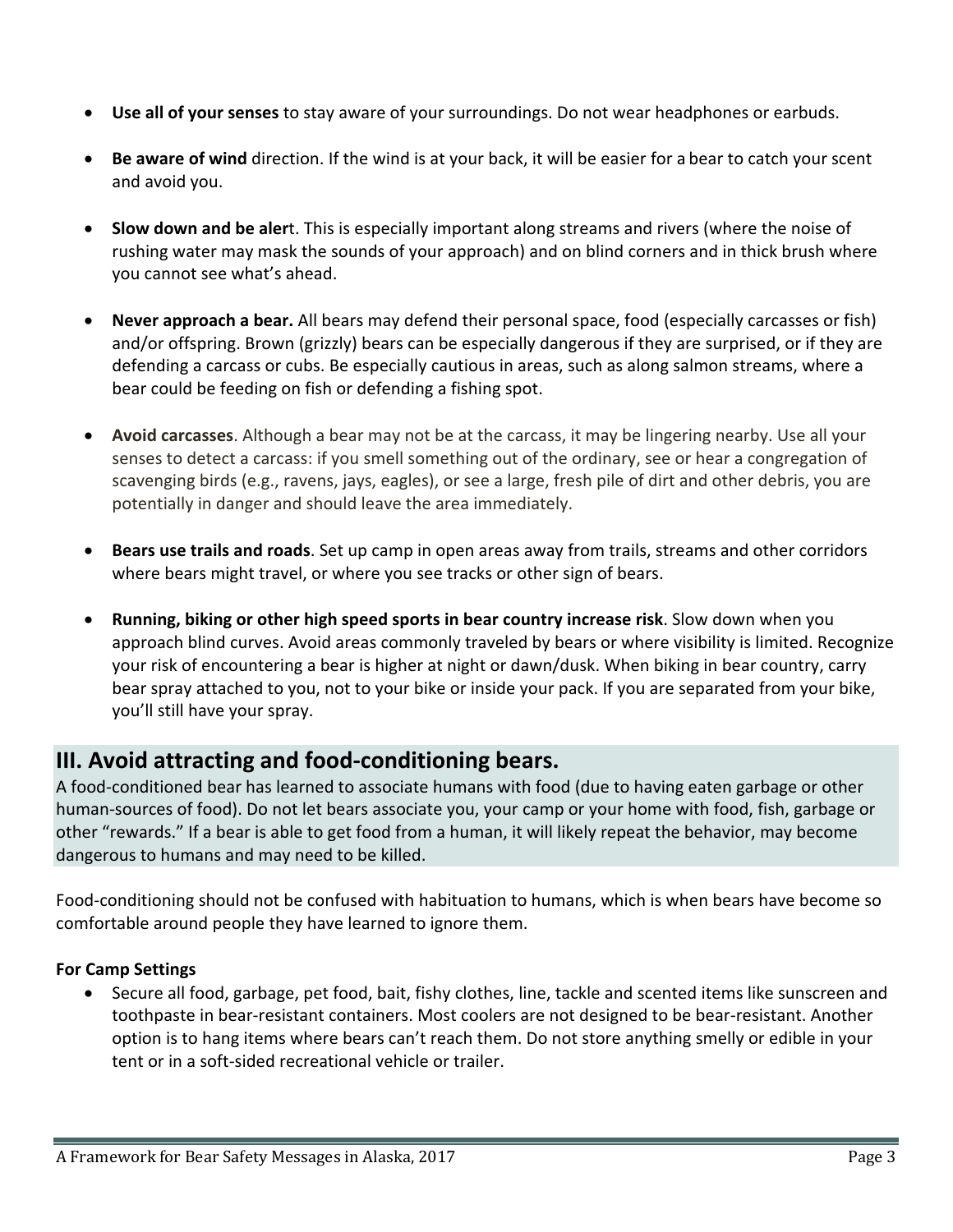- In a wilderness setting, separate your cooking, waste water and food storage areas from your sleeping area, while keeping everything in view.
- Portable electric fences may offer more protection, though fencing does not substitute for a clean camp. Consider setting up an electric fence around your aircraft, ATV, snowmachine, or boat.
- Keep your belongings in your immediate control. Do not abandon your unsecured food or other attractants to bears. Bears may also be attracted to fuel cans, tents, backpacks, camp chairs, kayaks, rafts and many other human objects.
- If a bear approaches your campsite directly, assertively defend your camp by yelling, banging pots and pans or using deterrents. Stand in a group if possible and maintain your position. Your goal is to have the bear leave your camp.
- If a bear returns to your camp, consider packing up and leaving the area.

### **For Homes and Remote Cabins**

 Securely store all garbage and freezers inside a building or in a bear‐resistant container or shed. A bear-resistant container, while not bear proof, is one that a bear cannot get into easily. If a person can open the container without using hands or tools, or if brute force will open it, then it is not bear‐ resistant.

\*The Interagency Grizzly Bear Committee tests and certifies containers; check our reference section for more information.

- Do not put trash on the curb until the morning of garbage pickup. Freeze fish waste and smelly garbage until garbage pickup day.
- Take down all bird feeders including hummingbird feeders when bears are active.
- Be sure to bring uneaten pet food inside when pets are done eating.
- Set up an electric fence around your chicken coop or other livestock.
- Do not leave a meat or fish smoker unattended. If you are planning on leaving, protect fish and meat drying racks and smokehouses with electric fencing.
- Clean BBQ grills with a wire brush after grilling. Empty the grease trap and bring it inside after each use. If possible, store grill inside a garage or shed when not in use.
- Close and lock all doors and windows bears could climb through.
- When leaving a remote cabin, pack out garbage. Consider boarding up the structure with thick wood with nails pointing outward, or protecting it with electrified mats or an electric fence.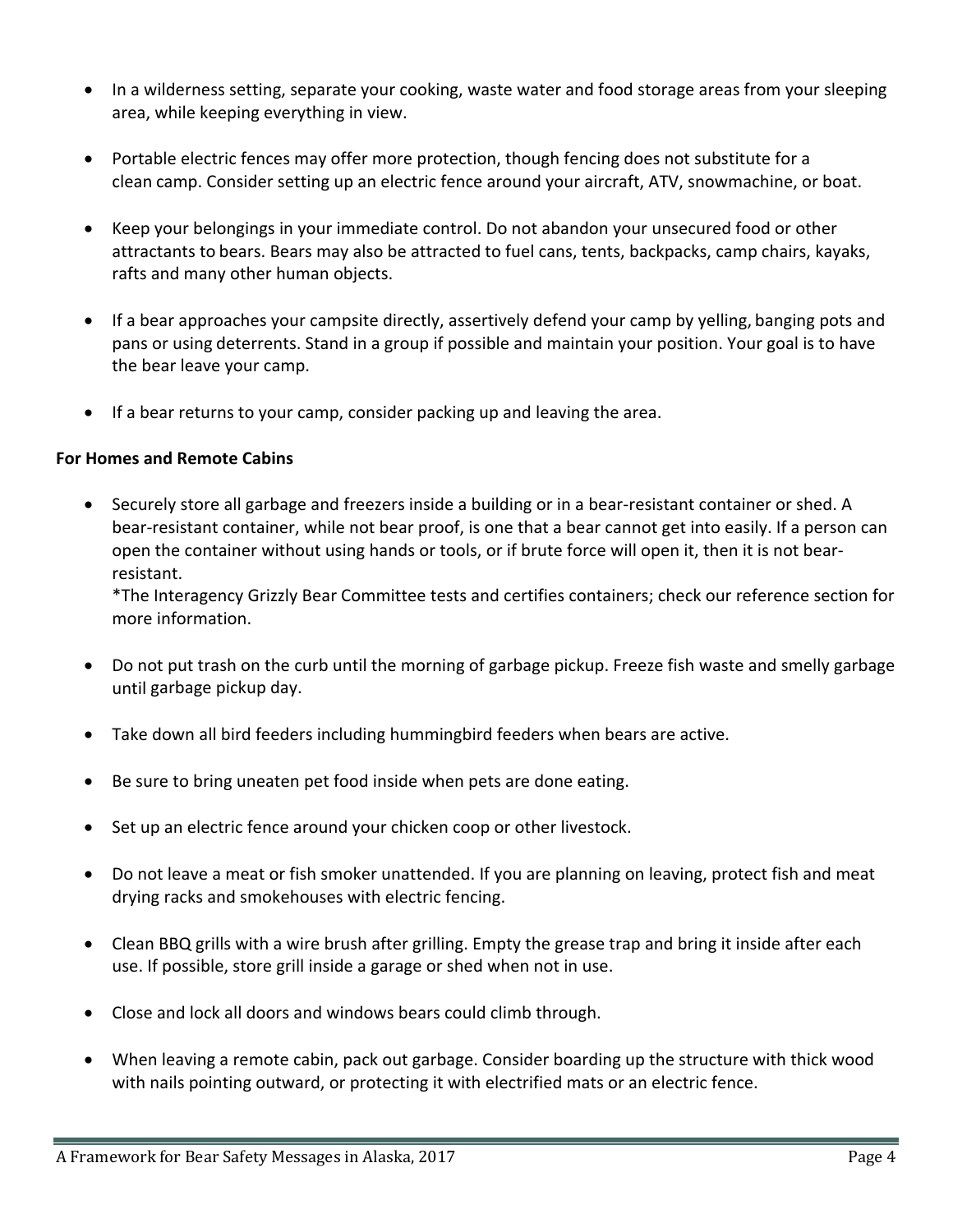Keep your property and vehicles as clean as possible and reduce attractants. Examples of attractants include: hides, bones, fish, seal oil, bird feeders, dirty barbecue grills, pet food, waste water, smokers, fish tackle, fishing nets, dry racks, petroleum or rubber products, fuel cans and garbage.

# **IV. How to behave in designated bear‐viewing areas.**

Bears in designated bear‐viewing areas may be habituated or more tolerant of humans. Habituated or tolerant bears show little or no overt reaction to the presence of humans. It may be acceptable for people to be closer to bears in viewing areas than in other bear habitats because of this habituation.

Follow the specific rules for the bear‐viewing area you are visiting and also keep the following recommendations in mind:

- Leave your dog and bicycle at home.
- Keep food or flavored beverages in the designated location (or in your pack if there is none), and keep all your belongings under your control.
- Move quietly and slowly in designated areas open to travel, and where bears expect to see you. Note that this is different than in non‐viewing areas, where it's important to make noise.
- Stay together as a group to allow bears room to move around you in their intended direction.
- Bears use trails frequently, give them space (do not approach them).
- Firearms are usually unnecessary around habituated or tolerant bears, especially when trained agency personnel are present. Bear spray is a better alternative but recognize bears are often much closer to people than in other settings.

# **V. How to react when you see a bear.**

Your behavior influences the outcome of bear encounters.

- If a bear appears unaware of you and you are able to leave, grab your gear and move away without alerting the bear. Get your deterrent ready, and keep your eyes on the bear.
- If you encounter a bear you cannot avoid, ready your deterrent. Let the bear know you are there but try not to startle it. Face the bear, stand your ground, group up with others and alert the bear by calmly talking. **Your voice is importan**t **to help the bear identify you as human**. If a bear cannot tell what you are, it may come closer or stand on its hind legs to get a better look or smell. A standing bear is usually curious, not threatening.
- Let the bear know you are human. Slowly raise your arms overhead so you appear larger, but only do this if you don't need to reach for your deterrent or if you have your deterrent in hand.
- Watch the bear. If the bear approaches, try to determine whether it is acting defensively or non‐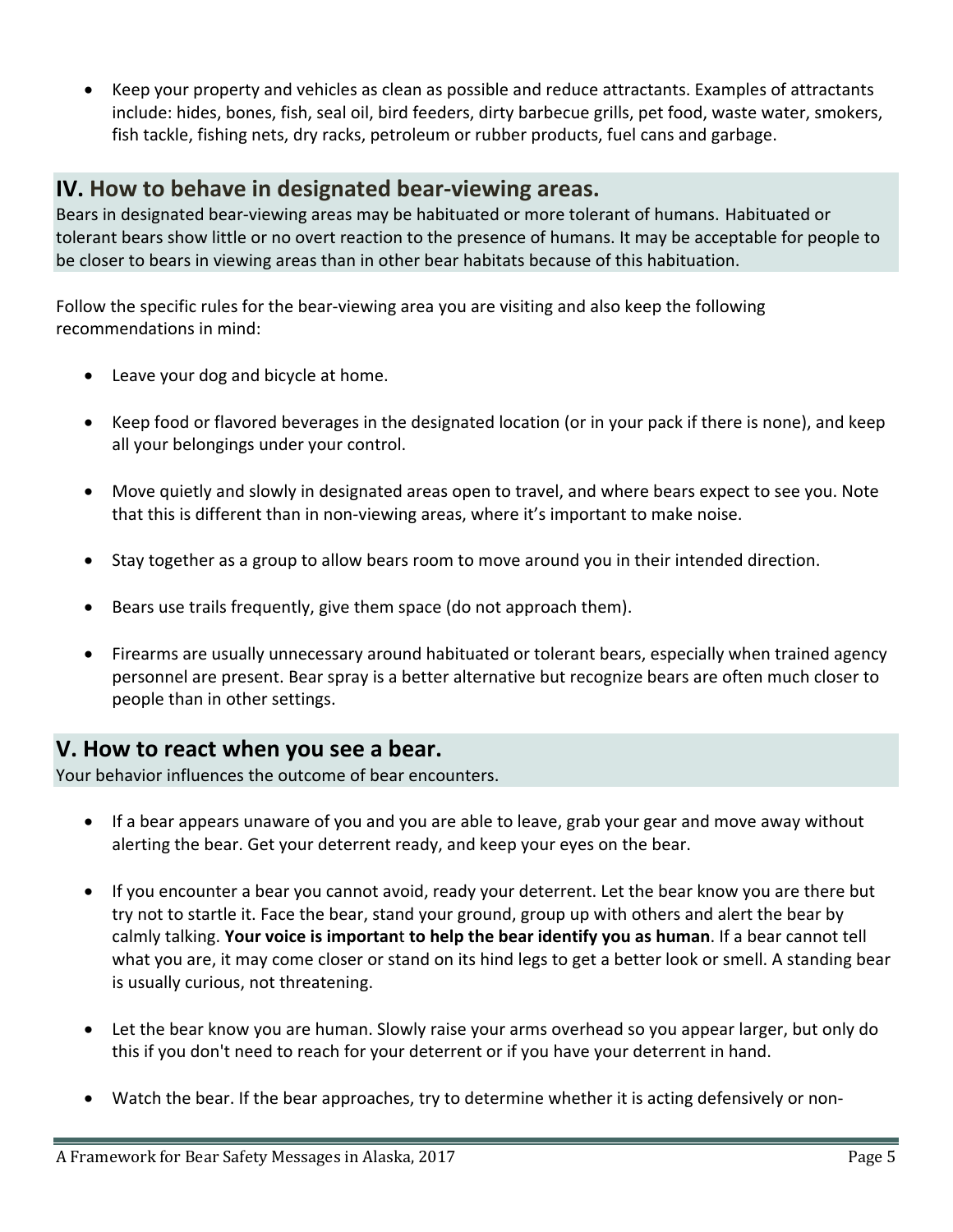defensively. You should continue to stand your ground, but in an encounter, your response will be different depending on the behavior of the bear.

 If you encounter cubs and do not see the mother, do not stand your ground; go back the way you came. Leave the area cautiously as the mother is likely nearby.

## **Encountering a defensive bear**

A bear that you surprise or crowd, especially one with cubs or on a carcass, may feel threatened. The bear may be agitated, and may huff, stomp, make a popping sound with its teeth, salivate profusely or lay its ears back against its head and charge (run at you). Your goal in a defensive encounter is to calm the bear – and yourself – and let the bear know you are not a threat.

- If you have time to respond, stand your ground, ready your deterrent, group up, talk to the bear in a calm voice and watch the bear. Do not run.
- If the bear is stationary, move away slowly while keeping your eyes on the bear.
- If the bear starts to move toward you or charges, stop and stand your ground.
- Let the bear know you are not a threat. Behaving calmly, moving slowly and speaking softly will help de‐escalate the situation. Give the bear time to calm down.
- If the bear continues to approach, use your deterrent when the bear is within range.
- If you encounter a bear on a carcass, don't stand your ground, leave the area immediately.

### **Defensive bear attack**

An attack means that a bear has made physical contact with you. Understand that defensive bear attacks can occur so quickly that there is little time to respond. Although both black and brown bears may react defensively in an encounter, black bears rarely attack defensively. When they do, it often involves mother black bears defending their cubs. Most defensive attacks are from brown bears. This is also the most common form of attack by bears on humans.

- If a defensive bear makes contact with you and knocks you to the ground*,* protect your neck, stomach and face*.* Lie face down, with hands clasped behind your neck. Spread your legs and elbows for stability so the bear cannot roll you over. Leave your backpack on for protection. Your goal is to have the bear no longer perceive you as a threat. Do not struggle or cry out. Remain motionless for as long as possible even after the bear has left the area. Moving too soon can provoke another assault so make sure the bear is long gone**.**
- If the bear rolls you over, attempt to keep rolling until you are on your stomach.
- If the attack is prolonged and the bear starts feeding on you, it may no longer be considered defensive but may have turned into a predatory attack. In this case, fight back.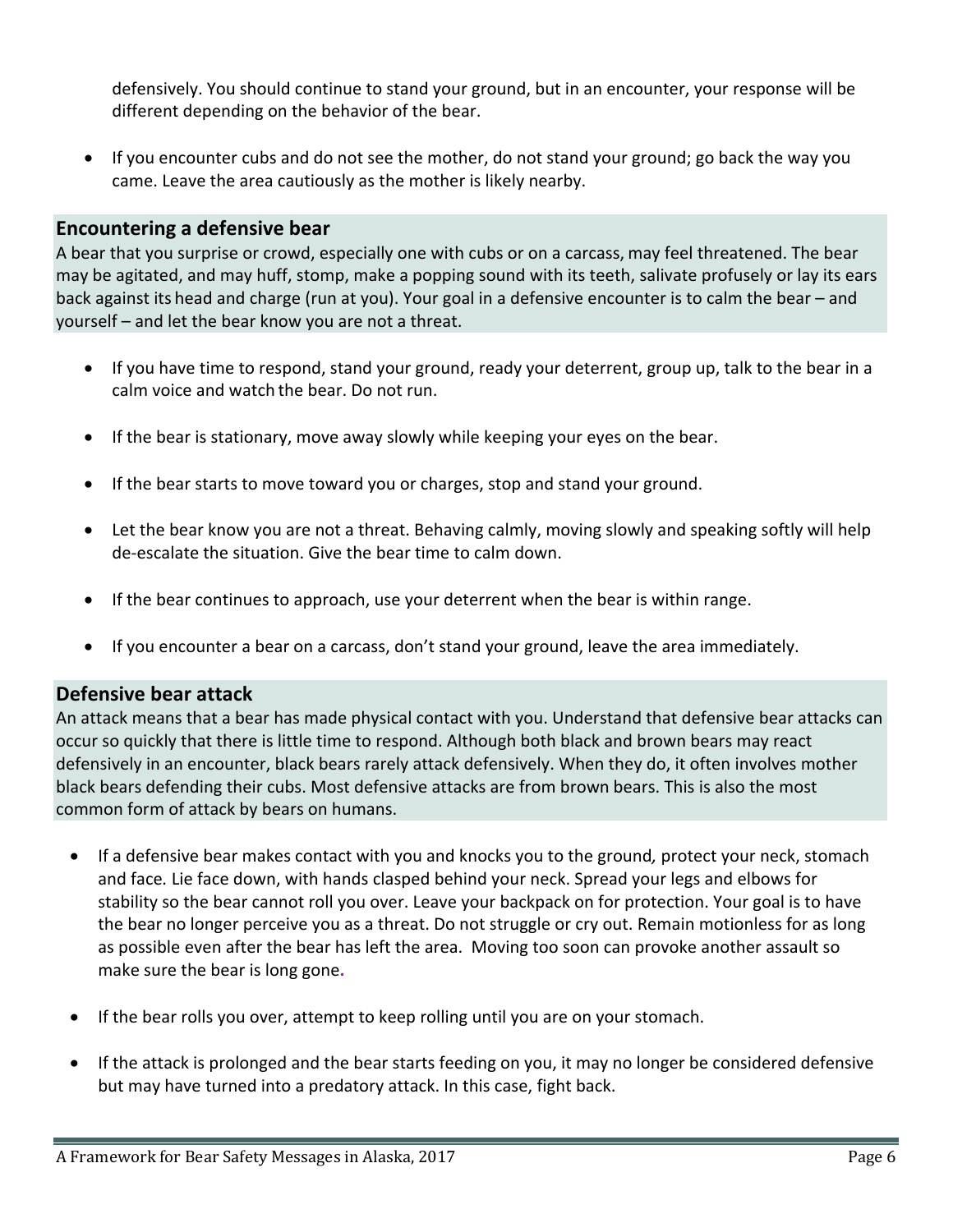### **Encountering a non‐defensive bear**

Bears that are not feeling threatened may approach you for a number of reasons. You may be on the bear's travel route, or it may be curious, testing dominance, habituated, food‐conditioned or potentially predatory. A curious or bold bear is usually silent, ears up, eyes focused on you, and approaching or circling. Either black or brown bears may approach in this manner. Your goal in a non‐defensive encounter is to let the bear know you are human, and that you will become more assertive as the bear persists. Let the bear know you will fight to defend yourself.

- Your initial response to all bear encounters should be the same: Stand your ground, ready your deterrent, group up and watch the bear. Stay calm and talk to the bear in a firm voice.
- Do not play dead! If you panic, run or play dead with a non-defensive bear, you risk the encounter turning into a predatory attack.
- If you're on the bear's route, you may be blocking it. If this is the case, try to move out of its way, while keeping an eye on the bear.
- If the bear persistently approaches, follows you and stays focused on you, it's time to assert your dominance and become aggressive. Stand your ground and don't retreat; shout, make yourself appear large, let the bear know you will fight, use any non‐lethal deterrent such as bear spray, or throw rocks or sticks. Drive the bear off.
- There isn't any hard and fast rule regarding when to shoot a persistent and aggressive bear, it's a personal decision. If you do use a firearm, shoot at close range and aim to kill the bear.

### **Predatory bear attack**

Predatory attacks are rare. These are bears that are treating humans as prey, or attacks that develop from other encounters based on how you respond. For example, a bear may approach a human to test its dominance, and if a person is not assertive with the bear, it may elicit predatory behavior by the bear. A prolonged defensive attack can also turn into a predatory attack.

- If a bear deliberately approaches and makes contact with you in a situation that does not appear defensive, aggressively fight off the bear with any means available.
- Fighting the bear off is also warranted when a prolonged defensive attack becomes predatory and the bear begins feeding on you.
- Fight any bear that breaks into an occupied tent or building.
- Concentrate on the bear's face or muzzle with any potential weapon you have.

# **VI. Prevention and reaction to special circumstances.**

#### **Keep children close to adults in bear country.**

- Travel in groups of three or more, including an adult.
- Stay with adults; children should not hike far ahead on trails.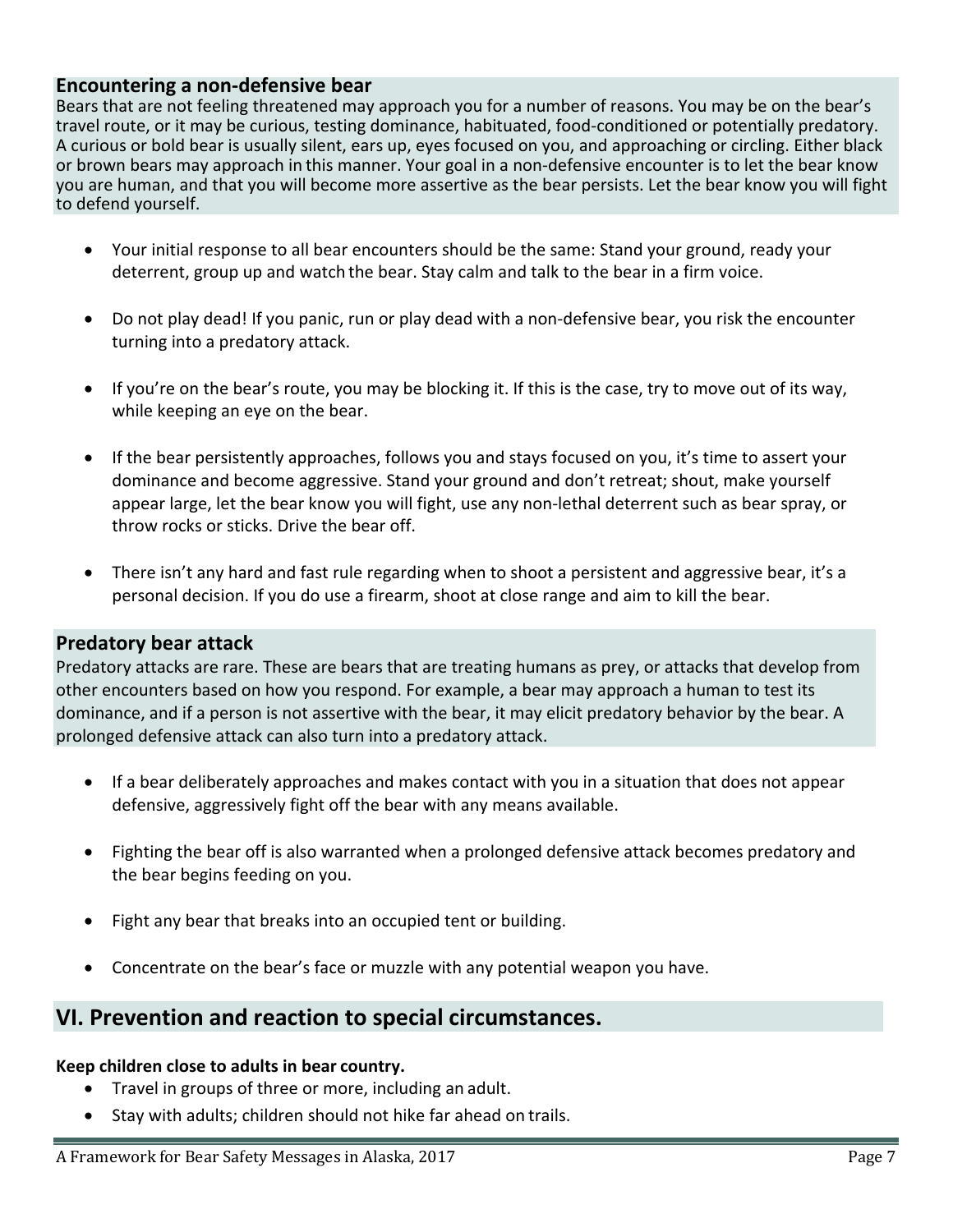Teach children the proper responses to bear encounters, which are the same as they are for adults.

## **Encountering cubs, yearlings and mother bears.**

- Don't over-react to curious cubs or yearlings as this may trigger a defensive response by the mother bear. Cubs or yearlings may be curious and pushy, and sometimes will approach you. They may be experimenting with boundaries and dominance, but they are not necessarily being aggressive.
- Stay calm, stand your ground, ready your deterrent and calmly talk to the bear.
- If with a group, slowly group up with others, do not shout or act aggressively.

### **Dogs affect bear interactions.**

Interactions between dogs and bears depend on many variables such as the size, age and behavior of the dog, if it is restrained or not and whether it is a bear with cubs.

- A dog can alert you to the presence of a bear. However, dogs can attract bears as something to be investigated, especially by young bears.
- Dogs have been successful in driving bears away. However, an uncontrolled dog could also agitate a bear by challenging or attacking and then fleeing back to you, bringing the bear with it. Keep your dog under control at all times.

#### **Anglers can reduce bear conflicts by handling their fish carefully.**

Bears are attracted to wounded or flopping fish, as well as fish remains. Do not allow a bear to obtain fish from you. A bear that obtains fish from a person is more likely to approach people in the future.

- If a bear is near enough to see or hear a fish splashing, stop fishing.
- If a bear shows up while you have a fish on the line, loosen your drag so it won't splash, or cut the line. Do not land the fish.
- Immediately stun the fish you catch, and then bleed it into the water by cutting its gills. This improves the quality of the meat and reduces the amount of blood as an attractant to bears.
- Don't let a bear get your fish. If you must use a stringer, be sure to stay near enough that you can pick up the fish if you see a bear approaching. In some areas, local regulations require you to keep stringers and coolers within a specific distance so fish and human food don't attract bears. Be sure to check with land management agencies for regulations.
- The remains of fish filleted in the field may attract bears. When cleaning fish, do not leave entrails on the bank. Toss into deep, fast-moving water or dispose of at designated cleaning stations. If you do filet fish in the field, cut the carcass into pieces small enough to easily be carried away by the current.

### **Hunters can reduce bear conflicts by handling their game carefully.**

Hunters are at higher risk than others traveling in bear country because hunting requires silence and stealth. In addition, if a hunter shoots or harvests an animal, the wounded animal or its remains may attract bears.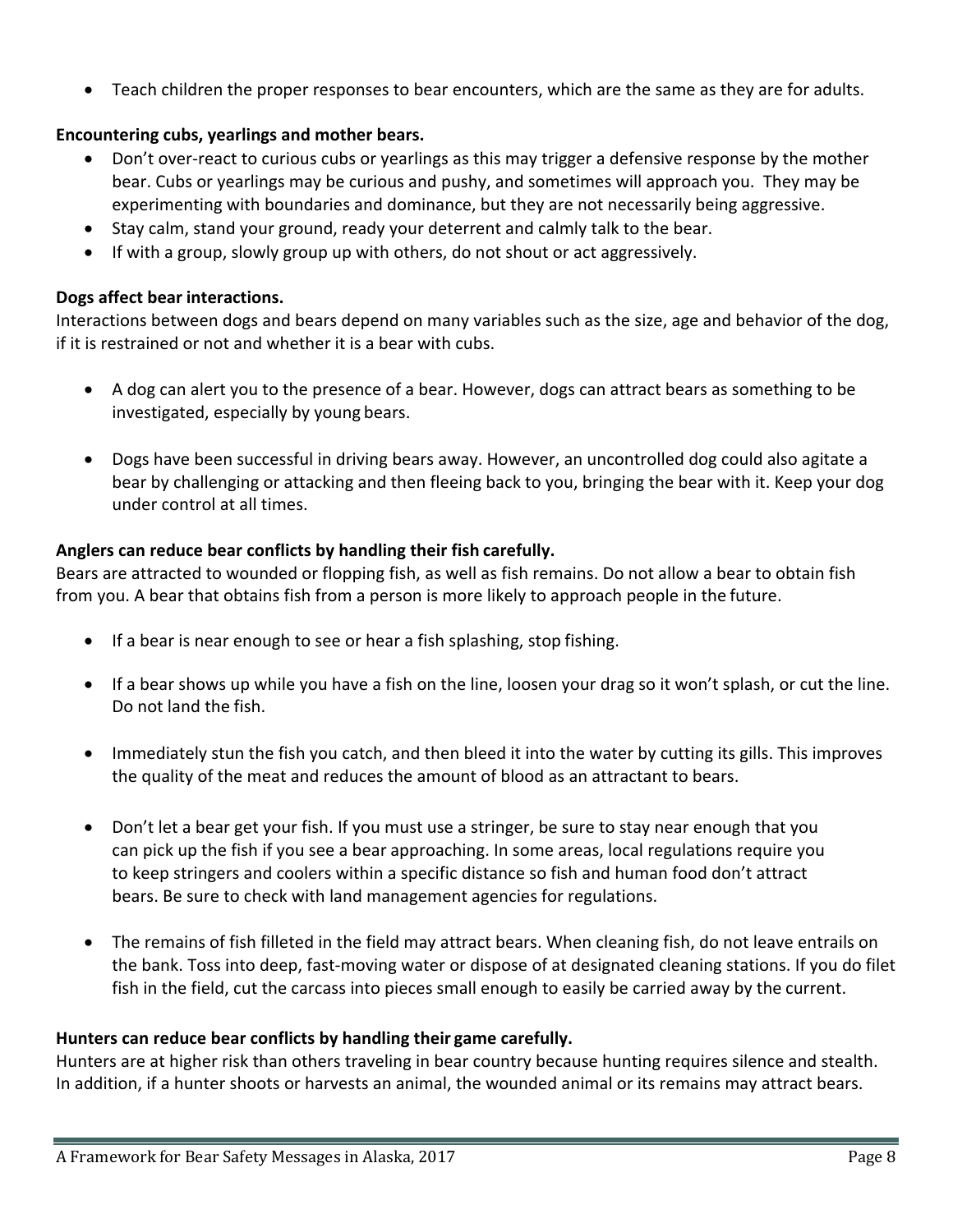- Hunters will be carrying a firearm or bow. Consider carrying a second deterrent such as bear spray and have it readily accessible.
- Be aware that when using game calls for deer, moose or other animals, you may also call in bears.
- Ideally, two people should do field dressing, with one of them keeping a sharp look‐out for bears.
- Don't create a blood trail back to your camp. Pack, do not drag, all the salvaged meat and other legally required for salvage parts of the animal to the area where you will hang or store your meat.
- Bears typically will go for the entrails first. If you have to make multiple trips to retrieve game, move edible meat and salvaged portions away from the gut pile, to an area with good visibility. Use flagging tape to mark the entrails and the meat cache and likely approaches to it. When you come back for your second load of meat, you will know exactly where your attention needs to be directed. Flagging also will get the attention of other hunters who happen onto the kill site.
- In camp, cache your meat out of reach of bears if possible or cache the meat away from your camp, with a clear line of sight between the camp and meat cache. Portable electric fences are an inexpensive method of protecting your meat. \*See ADF&G section in Part VIII for a link to information about electric fences.
- Treat clothes soaked with blood or guts the same as any other attractant. DoNOT put them in your tent or wear them to bed. Leave soiled clothes with the meat cache.

# **VII. Addressing common myths.**

- Myth Bears always avoid people. Fact – Bear will not always try to avoid people. A bear may approach people because it is curious, testing dominance, habituated, food‐conditioned or potentially predatory.
- Myth Bears are blood-thirsty animals that want to kill people. Fact – Bear attacks are rare, but do occur for both defensive and non-defensive reasons. A bear may defend itself or may approach people because it is curious, testing dominance, habituated, food‐ conditioned or potentially predatory.
- Myth When a bear stands up, it is threatening. Fact – A bear may stand on its hind legs to get a better look or to pick up your scent if it cannot tell what you are.
- Myth You should avoid making direct eye contact in a bear encounter. Fact – It's important to watch the bear so you can assess the situation. In non-defensive situations, look at the bear, stand tall and maintain an air of confidence.
- Myth Climb a tree to increase distance between you and the bear. Fact – Both black and grizzly bears can and will climb trees.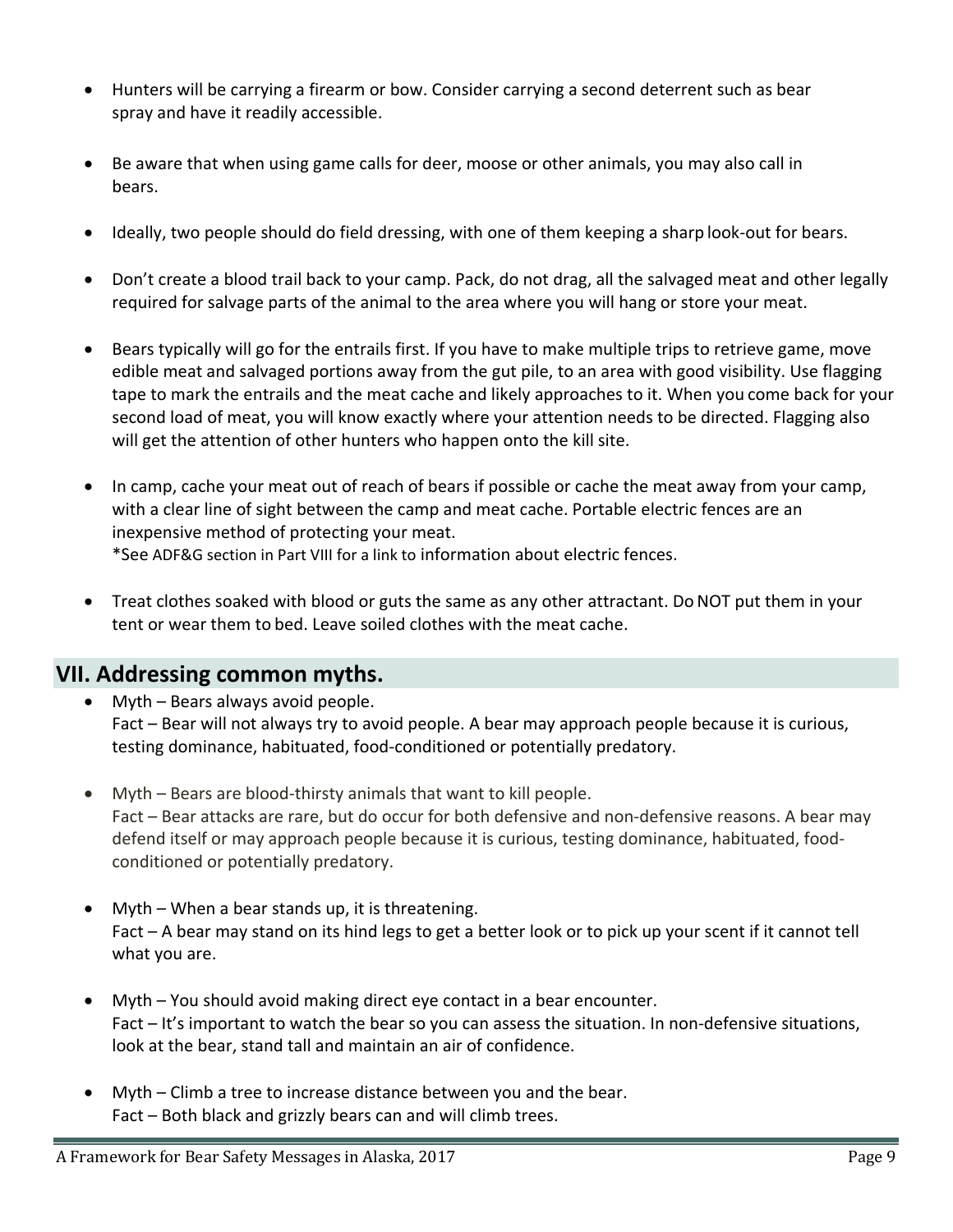- Myth Using ammonia or moth balls can prevent bears from getting into garbage. Fact – Household products such as these don't work.
- Myth Women who are menstruating are in greater danger of a bear attack. Fact – There has been no evidence linking menstruating women and bear attacks, but consider soiled menstrual products a potential attractant and keep secure from bears.
- Myth Fight a black bear, play dead with a brown bear. Fact-Your response should be based on the motivation of the bear. You must pay attention to the bear's behavior to know how to respond.
- Myth When you encounter a bear, lie down and play dead. Fact – Laying down is a last resort when a defensive bear makes physical contact with you. It is rarely necessary.
- Myth Bears defend territories. Fact – Bears defend personal space. Your goal is to give bears plenty of space.

# **VIII. Resources**

### **Alaska Department of Fish & Game**, Division of Wildlife Conservation

- o Living with Bears‐ (bear safety, bear resistant containers, bears and human food) www.alaskabears.alaska.gov
- o Bears in Alaska‐ species profiles www.adfg.alaska.gov/index.cfm?adfg=animals.listmammals
- o Electric Fences as Bear Deterrents‐ demonstration videos www.adfg.alaska.gov/index.cfm?adfg=livingwithbears.bearfences
- o Bear Spray Demonstration for Hunters 60‐second video http://www.adfg.alaska.gov/index.cfm?adfg=multimedia.embeddedvideo&videoID=79843427
- o Know Your Bear Facts, Interagency bear safety brochure translated in nine languages www.adfg.alaska.gov/index.cfm?adfg=livingwithbears.bearcountry
- o If you kill a bear in defense of life or property (DLP) www.adfg.alaska.gov/index.cfm?adfg=livingwithbears.conflicts

# **Interagency Grizzly Bear Committee** (Western states of Idaho, Montana, Washington and Wyoming)

o **IGBC certified bear‐resistant products** http://igbconline.org/food‐storage‐regulations/

# **National Park Service**

- o Bear Safety in Alaska's National Parks https://www.nps.gov/glba/planyourvisit/upload/bearsafe.pdf
- o Bear Safety for Anglers in Alaska Brochure https://www.nps.gov/glba/learn/nature/upload/Angler‐Fishing‐Brochure‐2013‐TV.pdf